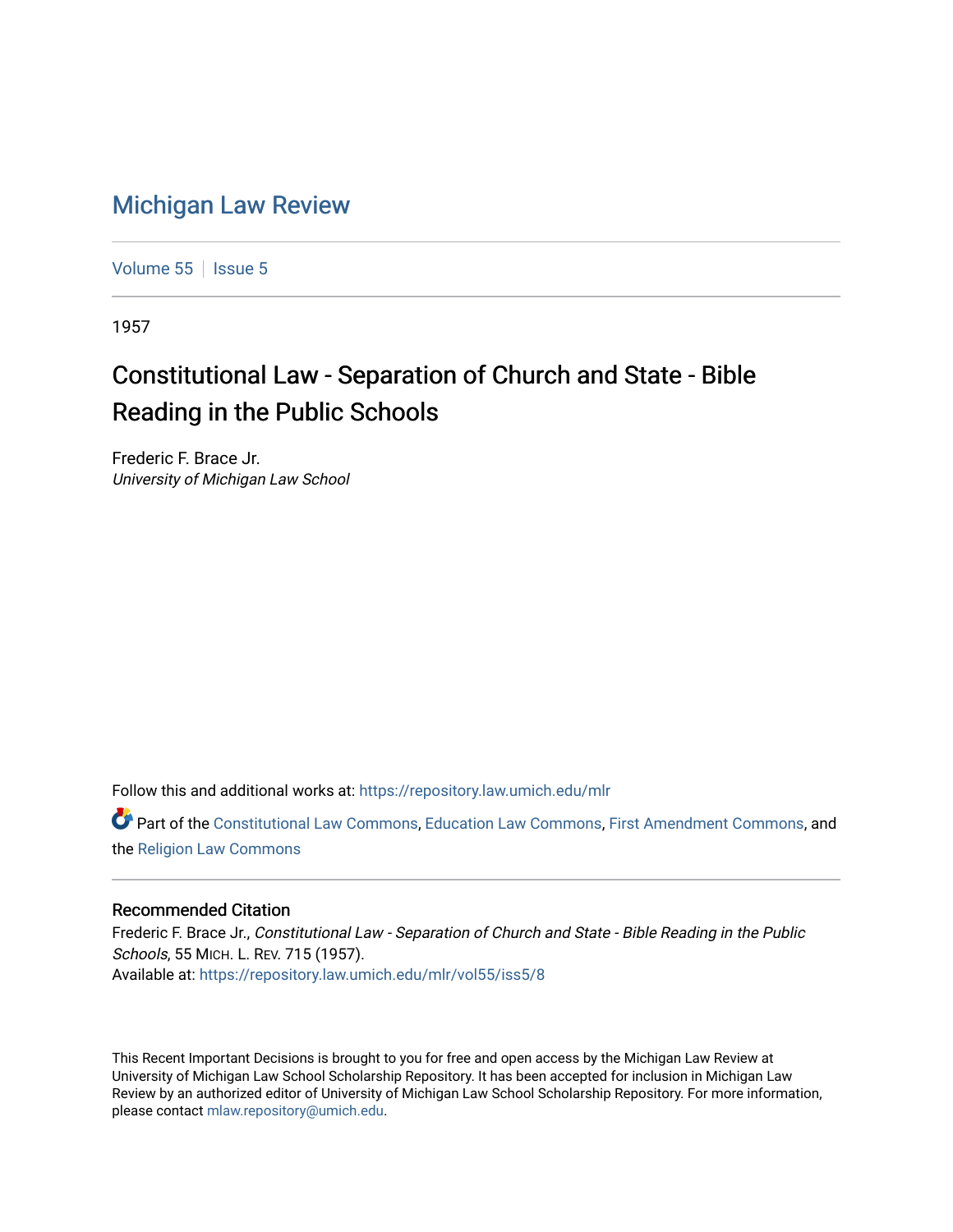CONSTITUTIONAL LAW-SEPARATION OF CHURCH AND STATE-BIBLE READ-ING IN THE PUBLIC SCHOOLS-The plaintiff, as a citizen, taxpayer, and parent of school children, sought an injunction to restrain the defendant school board from allowing school teachers to read the Bible aloud to students as required by a Tennessee statute.1 The plaintiff contended that this practice was offensive to him and in violation of the Tennessee<sup>2</sup> and United States<sup>3</sup> Constitutions. The trial court sustained defendant's demurrer. **On** appeal, *held,* affirmed. The statute violates neither constitution because it is not an interference with students' or parents' religious beliefs. *Carden v. Bland,* (Tenn. 1956) 288 **S. W.** (2d) 718.

In interpreting state constitutions, state courts rarely sustain objections to Bible reading in the public schools.4 In essence these courts reason, as does the principal case, that young people ought to be taught not to forget God.5 The state decisions usually assign some combination of the following reasons for this attitude: only sectarianism or preference

l Tenn. Code Ann. (Williams, 1934) §2343. "It shall be the duty of the teacher: ... (4) To read, or cause to be read, at the opening of the school every day, a selection from the Bible and the same selection shall not be read more than twice a month."

<sup>2</sup>TENN. CONST., art. 1, §3: "That all men have a natural and indefeasible right to worship Almighty God according to the dictates of their own conscience; that no man can, of right, be compelled to attend, erect, or support any place of worship, or to maintain any minister, against his consent; that no human authority can, in any case whatever, control or interfere with the rights of conscience; and that no preference shall ever be given, by law, to any religious establishment or mode of worship."

<sup>3</sup>U.S. CONST., Amend. I: "Congress shall make no law respecting an establishment of religion, or prohibiting the free exercise thereof ••.. " U.S. CONST., Amend. XIV: "... nor shall any State deprive any person of  $\dots$  liberty  $\dots$  without due process of law.  $\ldots$  ."

<sup>4</sup>See Keesecker, "Legal Status of Bible Reading and Religious Instruction in the Public Schools," United States Office of Education Bulletin, No. 14 (1930), in which the leading cases are abstracted and discussed. *Contra:* Finger v. Weedman, 55 S.D. 343, 226 N.W. 348 (1929); State ex rel. Weiss v. District Board, 76 Wis. 177 (1890); People ex rel. Ring v. Board of Education, 245 Ill. 334, 92 N.E. 251 (1910); Miller v. Cooper, 56 N.M. 355,244 P. (2d) 520 (1952); Herold v. Parish Board, 136 La. 1034, 68 S. 116 (1915).

5 Principal case at 725.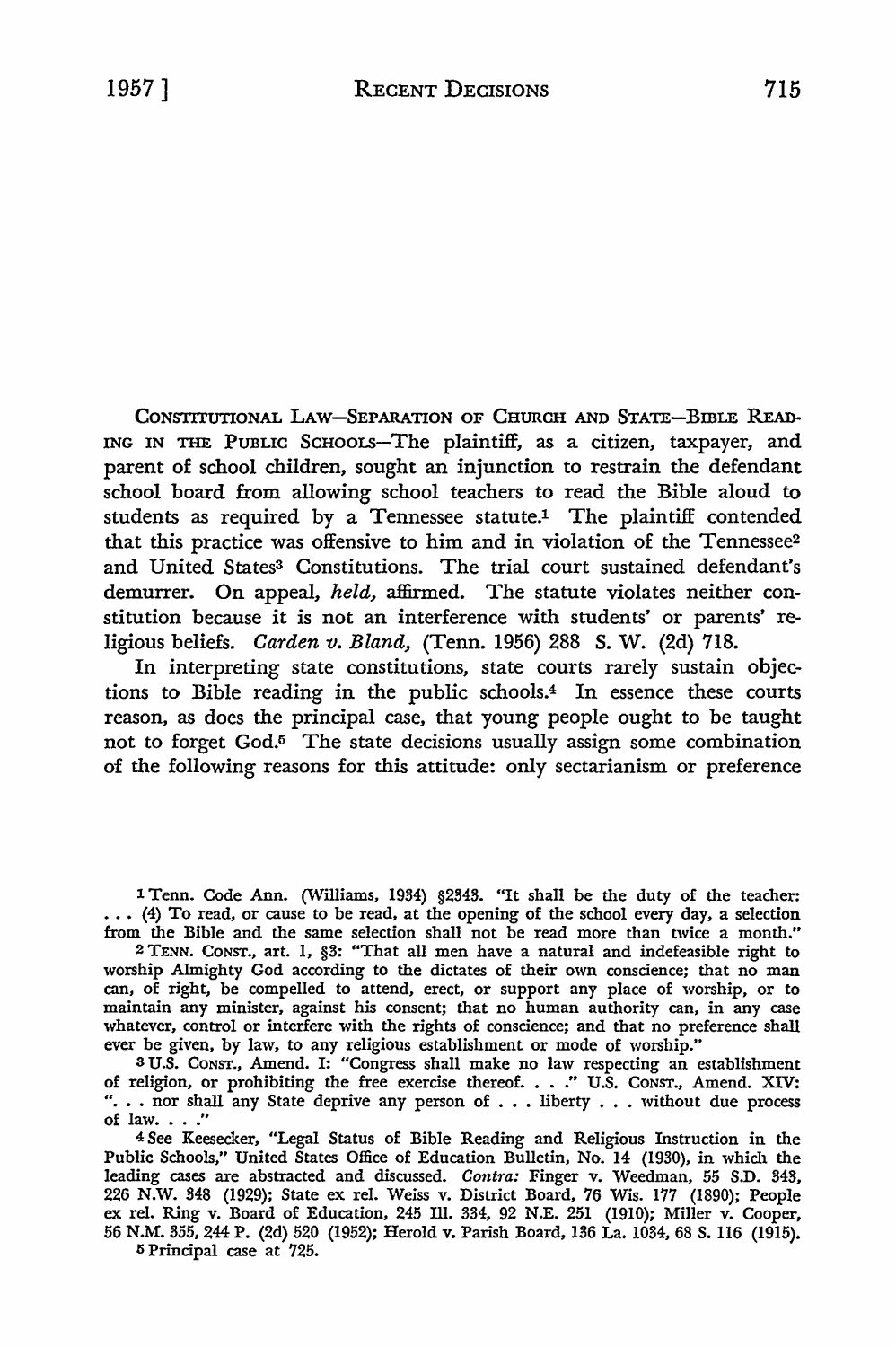for a particular sect is forbidden, and the Bible is non-sectarian;6 the public welfare requires moral training, and the Bible is a good moral textbook;7 Bible reading does not make the school a place of worship or a seminary which the state has established or taxpayers are compelled **to**  support;<sup>8</sup> if Bible reading does convert the school into a place of worship, it does not increase the citizen's tax burden;9 it is a policy question exclusively for the legislature;10 it is a question within the proper discretion of the school board;11 if the state allows children to be excused on their parents' request, they are not compelled to attend a place of worship.12 The Tennessee court's interpretation of the Tennessee Constitution is, therefore, well in line with the current of state authority, but its interpretation of the United States Constitution seems open to question.

The First Amendment, which has been transmitted as a limitation on the powers of state governments through the due process clause of the Fourteenth Amendment,13 is double-barrelled: a state can neither establish a religion nor prohibit the free exercise thereof. At times it seems impossible to obey one mandate without infringing the other, as in the case of public transportation for parochial students,14 but the principal case seems to stand directly in the line of fire of both barrels. As to the non-prohibition clause, which has been fairly well defined in the many cases involving Jehovah's Witnesses,<sup>15</sup> it would seem that compulsory Bible reading interferes with the religious liberty of one whose church forbids Bible reading without doctrinal interpretation,16 fully as much as does a compulsory flag salute with that of a Jehovah's Witness, whose church forbids saluting the American flag, as equivalent to the worship of idols.17 As to the non-establishment clause, which has been less litigated

6 Tudor v. Board of Education, 14 N.J. 31, 100 A. (2d) 857 (1953); Doremus v. Board of Education, 5 N.J. 435, 75 A. (2d) 880 (1950). *Contra,* McCollum v. Board of Education, 333 U.S. 203 (1948).

'1 Hart v. Sharpsville Borough School District, 2 Lane. (Pa.) 346 (1885).

s People ex rel. Vollmar v. Stanley, 81 Colo. 276, 255 P. 610 (1927).

9 Moore v. Monroe, 64 Iowa 367, 20 N.W. 475 (1884).

10 Kaplan v. Independent School District, 171 Minn. 142, 214 N.W. 18 (1927). *Contra,*  "The very purpose of a Bill of Rights was to withdraw certain subjects from the vicissitudes of political controversy, to place them beyond the reach of majorities and officials and to establish them as legal principles to be applied by courts." West Virginia State Board of Education v. Barnette, 319 U.S. 624 at 638 (1942).

11 Donahoe v. Richards, 38 Me. 379 (1854).

12 Moore v. Monroe, note 9 supra.

13 West Virginia State Board of Education v. Barnette, note 10 supra; Cantwell v.

Connecticut, 310 U.S. 296 (1940). 14 The dilemma: Is it an establishment of religion to pay Catholic students' bus fare to a parochial school, or would it be restricting their religious liberty not to pay their bus fare? The Supreme Court has held that paying the bus fare of Catholic students was not an establishment of religion because it was in the interests of the public welfare. Four justices dissented. Everson v. Board of Education, 330 U.S. I (1947).

15 Cantwell v. Connecticut, note 13 supra.

16 Donahoe v. Richards, note 11 supra.

17West Virginia State Board of Education v. Barnette, note 10 supra. But see Frankfurter's dissent in that case.